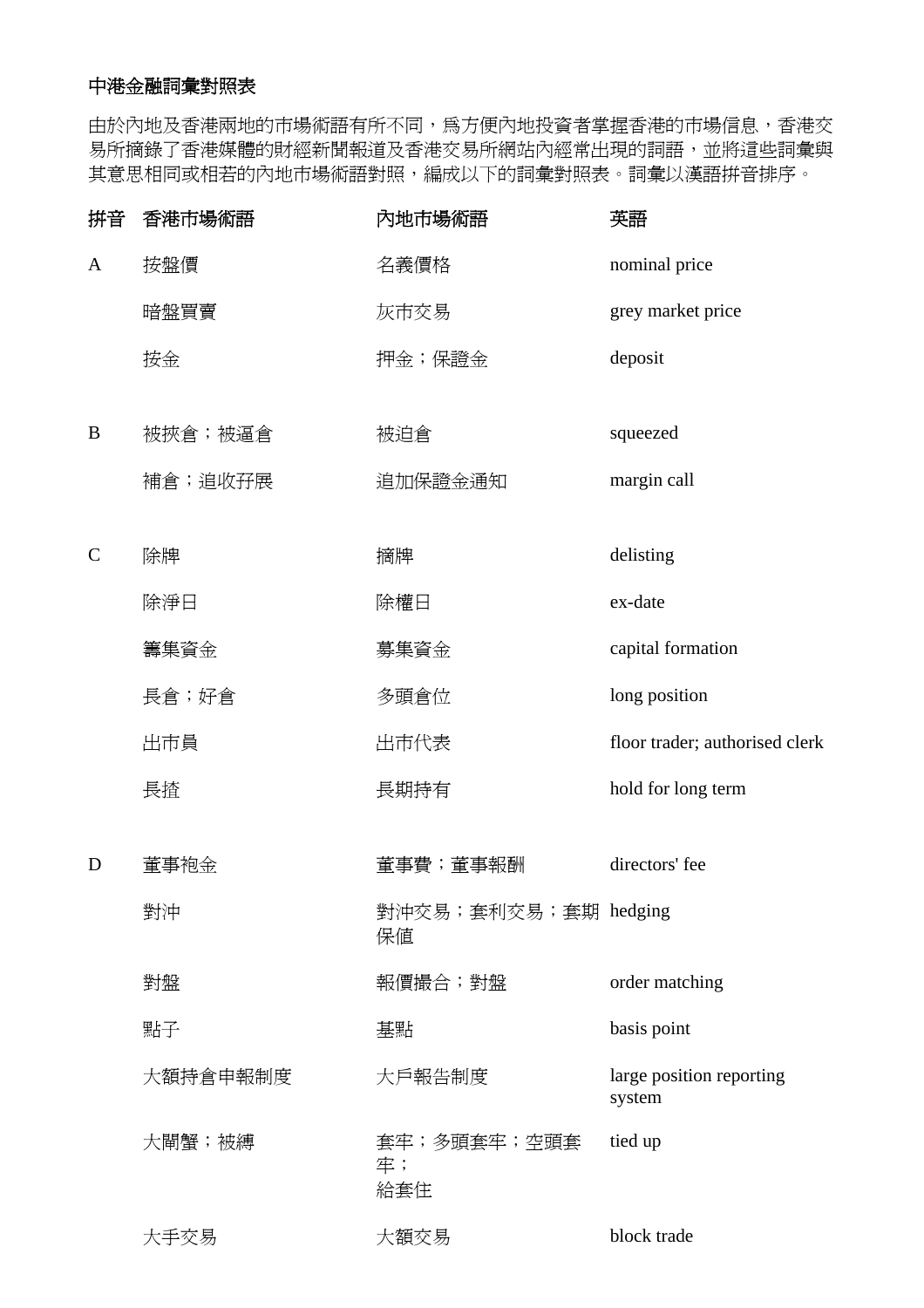|   | 短倉; 淡倉                     | 空頭;短倉                        | short position                       |
|---|----------------------------|------------------------------|--------------------------------------|
|   | 股息                         | 紅利;股利;股息                     | dividend                             |
|   |                            |                              |                                      |
| F | 覆盤                         | 確認指令;執行委托回報                  | order confirmation                   |
|   | 風險披露聲明                     | 風險披露書                        | risk disclosure statement            |
| G | 股份代號                       | 股票代碼                         | stock code                           |
|   | 股份購回                       | 股份回購                         | share repurchase                     |
|   | 股份過戶登記處                    | 股份登記處;證券登記機構 share registrar |                                      |
|   | 股價敏感資料                     | 股價敏感性信息                      | price-sensitive information          |
|   | 窩輪;權證                      | 權證                           | warrant                              |
|   | 高於面値                       | 溢價                           | above par                            |
|   | 沽空對沖                       | 賣出保値                         | selling hedge                        |
|   | 股份拆細                       | 股份拆細;分拆;分割                   | split                                |
| H | 核數師                        | 審計師                          | auditor                              |
|   |                            |                              |                                      |
|   | 紅股派送                       | 送股                           | scrip issue; issue of bonus<br>share |
|   | 互惠基金                       | 共同基金                         | mutual fund                          |
|   | 好淡爭持                       | 多空爭奪                         | trading at narrow ranges             |
|   | 核數                         | 審計                           | auditing                             |
|   | 好友;看好股市者                   | 多方                           | optimist                             |
|   | 獲豁免交易商;獲免註冊交 豁免註冊自營商<br>易商 |                              | exempt dealer                        |
|   | 行業                         | 板塊                           | sector                               |
|   | 紅背心                        | 紅馬甲                          | trader's vest                        |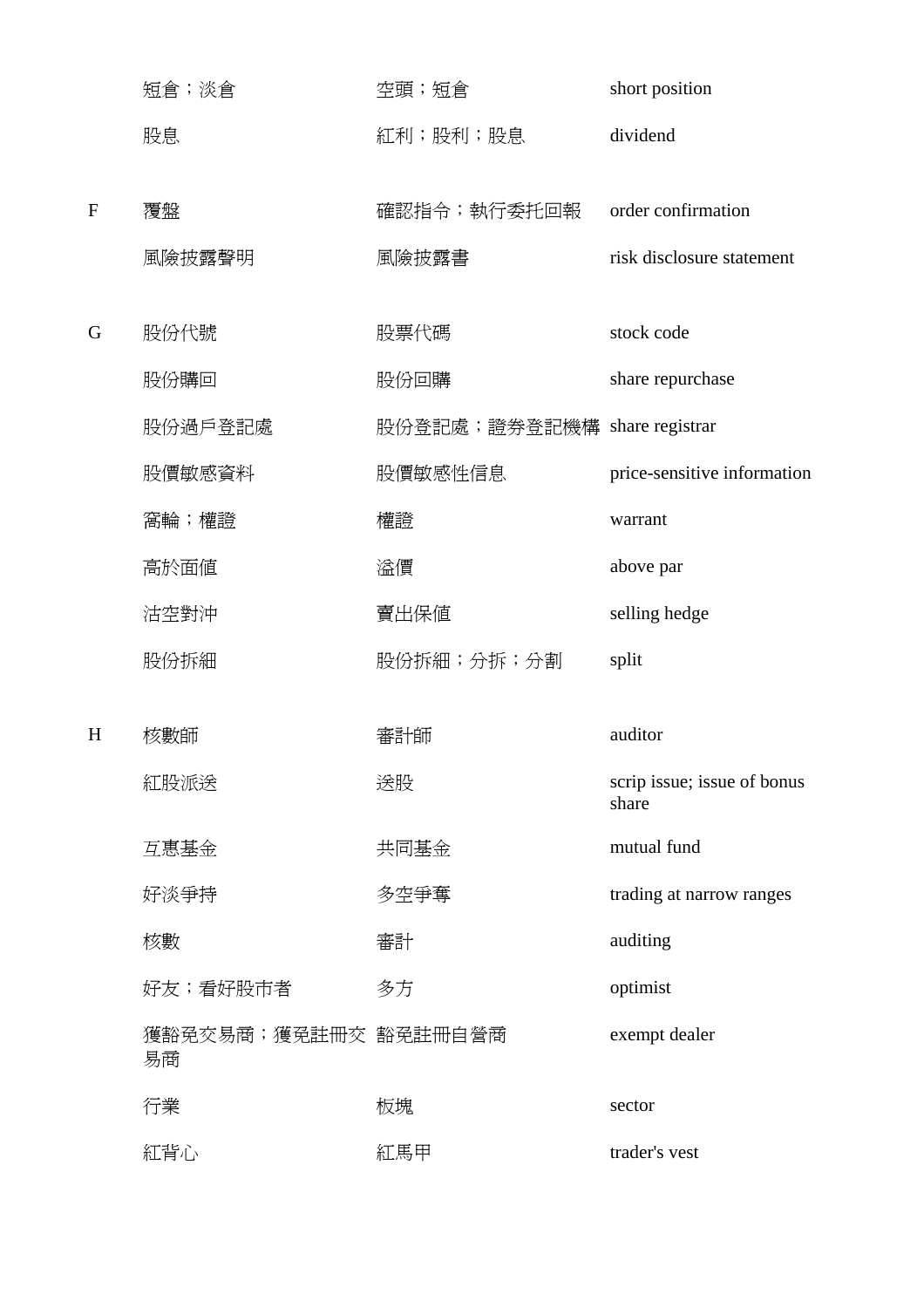|   | 毫子股             | 香港專有用語,指股價低於<br>港幣1元,但高於港幣1角的股票 | low priced stock                |
|---|-----------------|---------------------------------|---------------------------------|
|   | 紅底股             | 香港專有用語,指股價超過<br>港幣 100元的股票      | stock trading at \$100 or above |
| J | 交收              | 交割;交收                           | settlement                      |
|   | 交易所買賣基金         | 交易所交易基金                         | Exchange Traded Fund (ETF)      |
|   | 結算              | 清算                              | clearing                        |
|   | 經紀行             | 券商;證券商                          | brokerage firm                  |
|   | 基本因素            | 基本面                             | basic factors                   |
|   | 基金單位持有人         | 基金份額持有人                         | fund unit holder                |
|   | 挾好倉             | 多殺多;軋多;軋多頭                      | long squeeze                    |
|   | 挾淡倉             | 空殺空;軋空                          | short squeeze                   |
|   | 交易櫃位            | 交易席位; 交易單元                      | trading booth                   |
|   | 即日鮮             | 當天交易;即日平倉買賣                     | day trade transaction           |
|   | 價外              | 較現價不利                           | out-of-the-money                |
|   | 價內              | 較現價有利                           | in-the-money                    |
|   |                 |                                 |                                 |
|   | K 空倉            | 空倉;空頭                           | short position                  |
|   | 開市價;開盤價         | 開盤價格                            | opening price                   |
|   | 開市前議價時段         | 集合競價時段                          | pre-market opening session      |
|   | 客戶戶口;客戶帳戶 委托人帳戶 |                                 | client account                  |
|   | 可換股債券           | 可轉換債券                           | convertible bond                |
|   | 斬倉              | 被迫抛售                            | forced liquidation              |
|   | 開倉              | 建倉                              | open a position                 |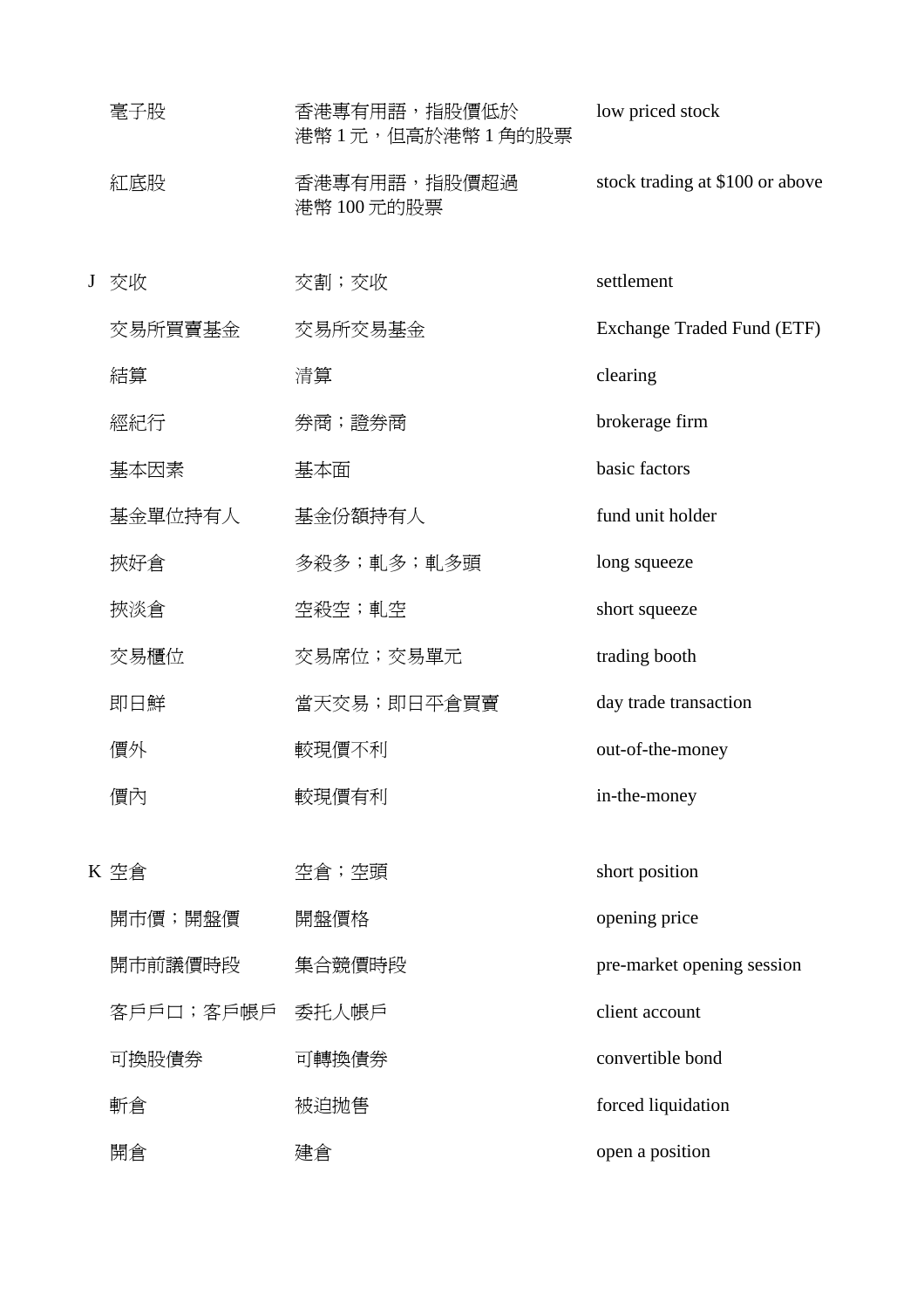L 裂口高開 跳空高開 open high at gap **累積** 積累 accumulate 落後股 補漲股 laggard 老鼠倉活動;食價 搶帽子;倒賣;投機倒把 scalping **落盤 下單 placing order** M 孖展戶口 保證金賬戶 margin account 買盤 買單委托;買方指令;買入委托 buy order 賣盤 賣單委托;賣方委托;賣出委托 sell order N 牛皮 (市況狀態) 箱體 stagnant market P 披露權益 <br>
槽益披露 <br>
Media disclosure of interests 平均每日成交額 平均日成交額 average daily turnover 票面息率;票面利率 票面利率 coupon rate 平衡價格 均衡價格 equilibrium price 平價 等價 at-the-money Q 企業管治 不可治理 corporate governance 強制清盤 強制清算 compulsory liquidation 企業狙擊手 企業狙擊者 corporate raider 清償債項 解除債務 discharge of a debt R 入場費 Present Present 投資起點;認購起點 Present minimum subscription fee S 市場失當行為 市場不當行為 market misconduct 收市價 收盤價 closing price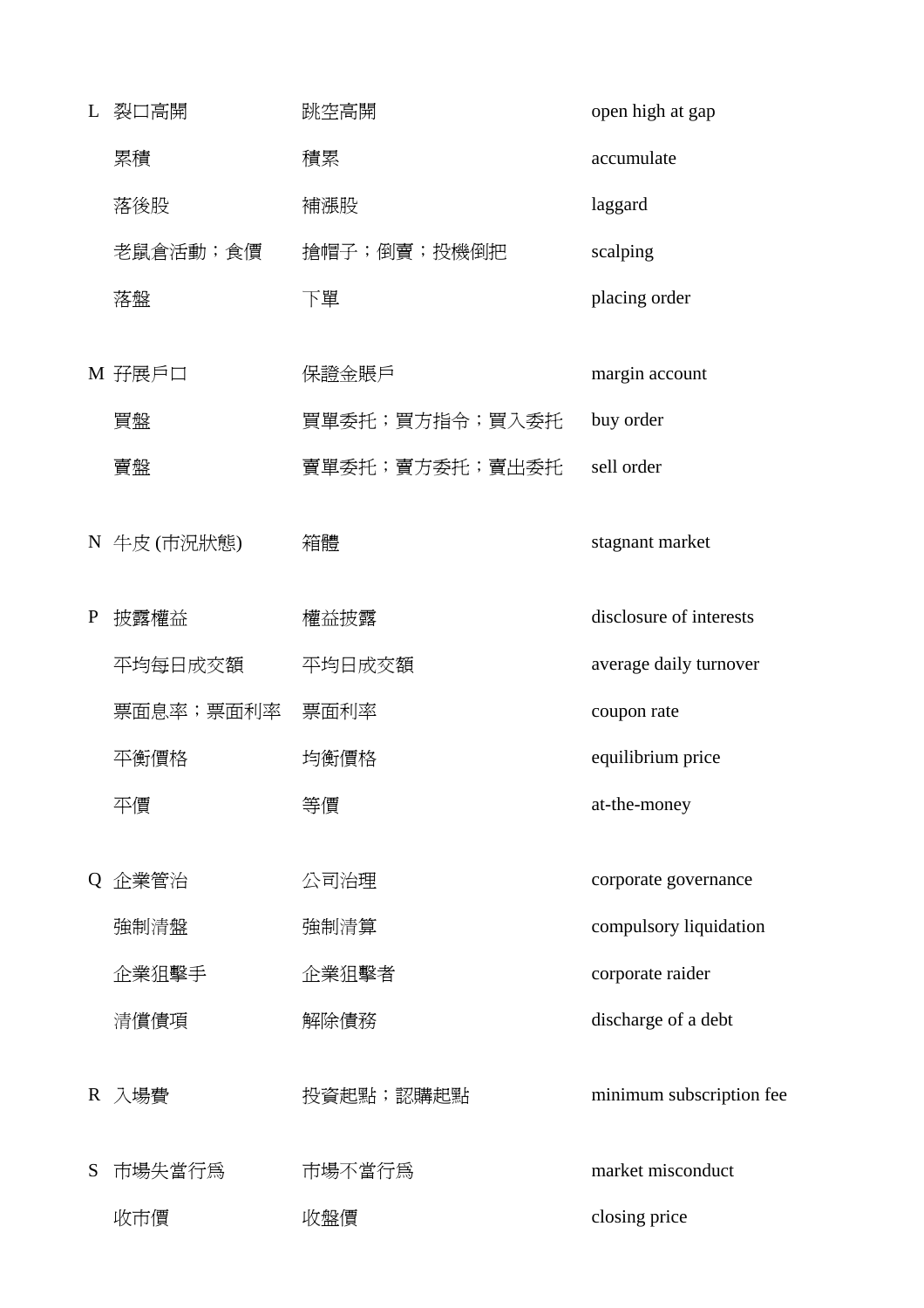|   | 碎股      | 零股                              | odd lot                     |
|---|---------|---------------------------------|-----------------------------|
|   | 升幅      | 漲幅                              | percentage gain             |
|   | 市場焦點    | 市場熱點                            | market focus                |
|   | 實物股票;實股 | 實券                              | physical script             |
|   | 市況疲弱    | 盤軟                              | weak market                 |
|   | 手       | 買賣單位                            | board lot                   |
|   | 神仙股     | 香港專有用語,指漲跌幅<br>很大的股票            |                             |
| T | 套戥      | 套利買賣                            | arbitrage                   |
|   | X 限價盤   | 限價委托                            | limit order                 |
|   | 行使      | 行權                              | exercise                    |
|   | 行使日期    | 行權日期                            | exercise date               |
|   | 細價股     | 小盤股                             | small cap stock             |
|   | 新股認購    | 申購新股                            | subscription of new stock   |
|   | 仙股      | 香港專有用語,指股價低於<br>港幣 1 毫(10分)的股票。 | penny stock                 |
| Y | 擁有權     | 所有權                             | ownership                   |
|   | 月結單     | 每月對帳單                           | monthly statement           |
|   | 預託證券    | 存托憑證                            | depositary receipt          |
|   | 盈利警告;盈警 | 利潤警告                            | profit warning              |
| Z | 止蝕盤     | 止損委托                            | stop order; stop-loss order |
|   | 中介人     | 金融中介機構                          | intermediary                |
|   | 資訊供應商   | 信息供應商                           | information vendors         |
|   | 做好;做淡   | 做多;做空                           | long; short                 |